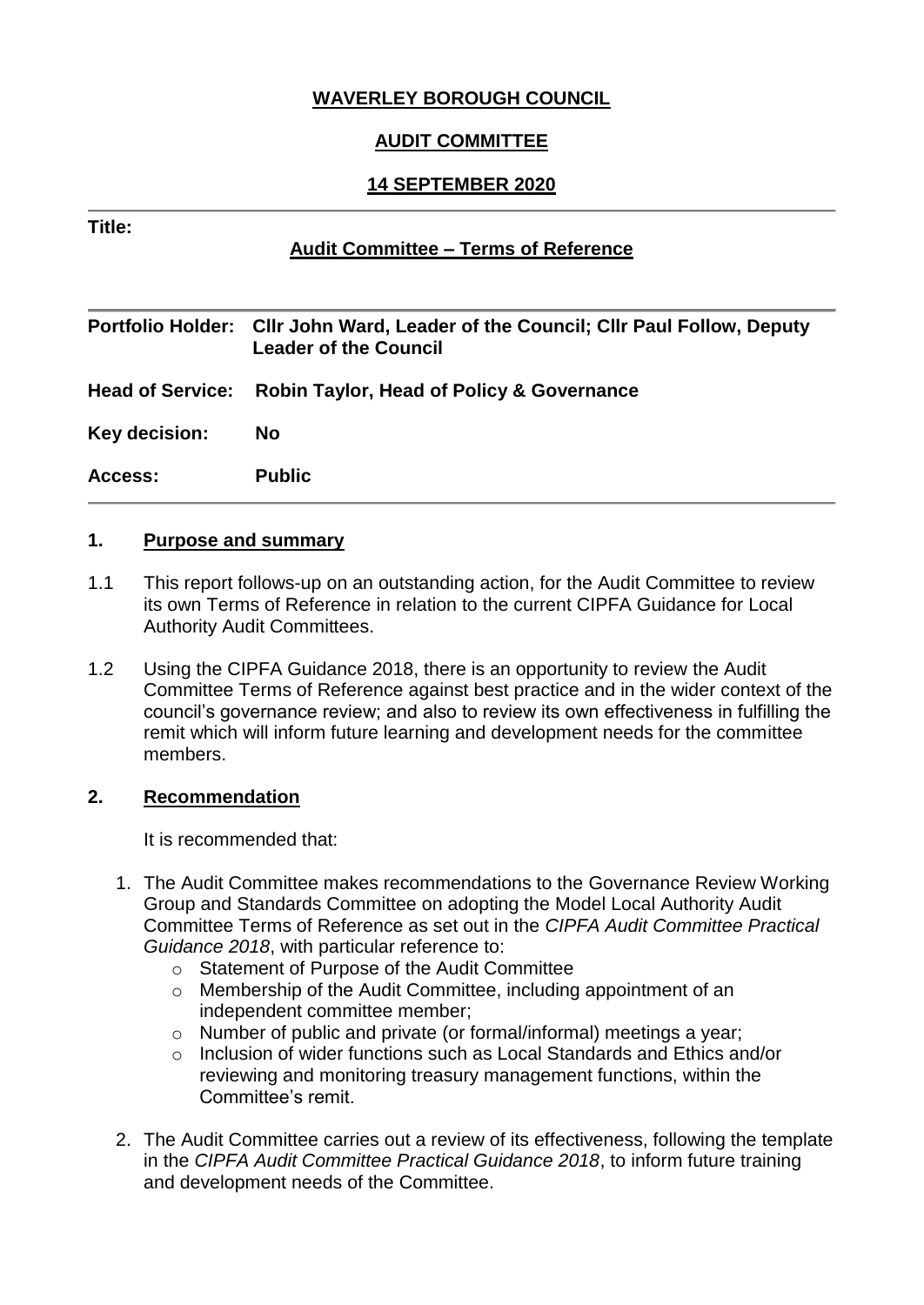## **3. Reason for the recommendation**

The Audit Committee is a key component of the Council's governance framework. It is entirely appropriate that the Committee contributes to the Council's review of its overall governance arrangements, with a particular focus on its own place and role in those arrangements. Similarly, the Committee should, on a regular basis, reflect on its own effectiveness and identify what learning and development is required for Members in order that they can carry out their role as Audit Committee Members.

# **4. Background**

- 4.1 The Terms of Reference of the Audit Committee (**attached at Annexe 1**) were last updated by Council on 20 February 2018. Subsequent to that, and prior to the local elections in May 2019, the Audit Committee Chairman and Vice-Chairman had raised a number of issues where they felt there was potential overlap between the roles of the Audit Committee and Overview and Scrutiny.
- 4.2 At its meeting on 4 March 2019, the Audit Committee reviewed the CIPFA 2018 *Audit Committees: Practical Guidance for Local Authorities and Police* [the CIPFA Guidance 2018 – **attached at Annexe 2**] on the function and operation of audit committees. The CIPFA Guidance 2018 represents CIPFA's view of best practice for audit committees in local authorities throughout the UK. The key changes in the CIPFA's 2018 guidance (compared to the 2013 edition) relate to the following areas:
	- $\circ$  in local authorities, the Audit Committee should be independent of both the executive and the scrutiny functions, and include an independent member where this is not already mandated by legislation;
	- o additional guidance on how the Audit Committee can oversee independence, objectivity and performance of Internal Audit and support the effectiveness of the internal audit process;
	- o additional guidance on how the Audit Committee can support independence of the external auditor and monitor the external audit process.
- 4.3 The Guidance includes:
	- o suggested terms of reference for local authority audit committees (Appendix  $B$ :
	- o commentary on the characteristics of good audit committees, and common areas of difficulty for audit committees; and
	- o approaches to improvement and evaluating effectiveness (Appendix D, Appendix E).
- 4.4 The Audit Committee recommended that a draft of revised terms of reference be brought back to the Audit Committee following detailed consideration of the CIPFA Guidance 2018.
- 4.5 Due to the significant change in the membership of the Audit Committee following the May 2019 elections, the immediate priority for the Committee members has been to develop their understanding of the Committee's role and purpose. It is now timely for the Audit Committee to reflect on its role and effectiveness going forward, to ensure that the Audit Committee is fulfilling its function of providing an independent and high level resource to support good governance and strong public financial management.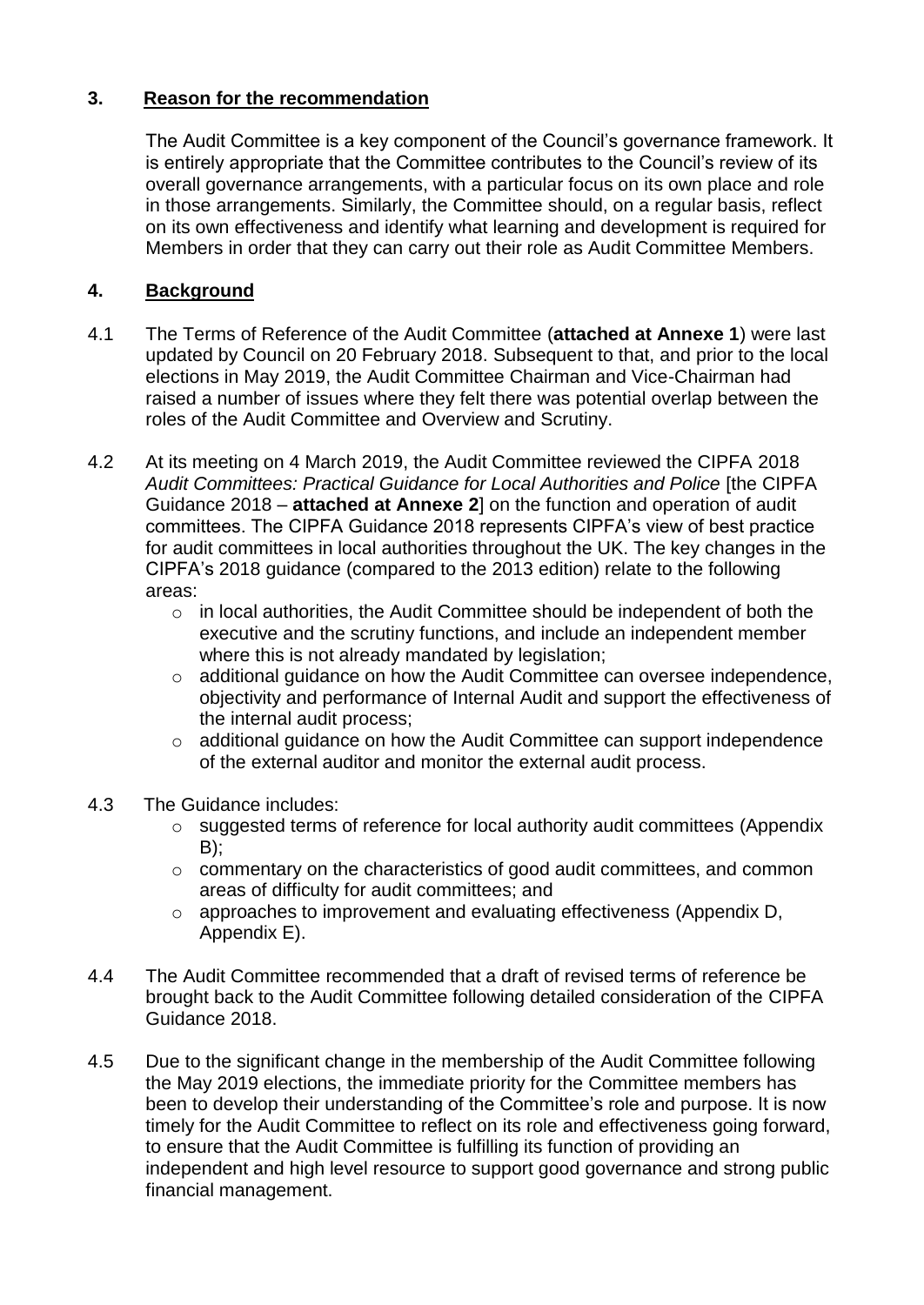- 4.6 Unsurprisngly, there is a great deal of similarity between the Audit Committee's agreed Statement of Purpose and Core Functions, and those as set out in the Model Terms of Reference in the CIPFA Guidance 2018, with the latter being somewhat more detailed. Officers have no hesitation in recommending that the Model Statement of Purpose and Core Functions are adopted.
- 4.7 The Model Terms of Reference set out best practice for Audit Committees in terms of Independence and Accountability, including membership being independent of the executive and scrutiny functions, and there being an independent committee member. At Waverley, Executive Members are excluded from the Audit Committee, and there is considerable overlap in the membership of the Audit Committee and the Overview & Scrutiny Committees. Waverley does not include an independent member on its Audit Committee. The Audit Committee is asked to consider whether, in principle, it agrees with CIPFA best practice that there should be separation between the Audit Committee and scrutiny functions, and/or an independent member, so that this can be taken into account by the Governance Review Working Group in looking at the council's governance arrangements across the board.
- 4.8 The CIPFA Guidance 2018 also notes that in some local authorities the Audit Committee may take on a wider corporate governance role including, for example, responsibility for ethical standards or the treasury management framework. These functions are carried out at Waverley by the Standards Committee, and the Value for Money Overview & Scutiny Committee. There is potential to avoid some of the potential overlap in committee responsibilities by having one 'Corporate Governance & Audit Committee', and the Audit Committee is asked to agree comments to be passed to the Governance Review Working Group in relation to taking on a wider remit.
- 4.9 The Audit Committee membership largely comprises Members who were newly elected to the Council in May 2019. Induction training was provided for the new Audit Committee, and there have been ad hoc briefings for the Committee including most recently on risk management and the annual accounts. Given the technical nature of the Committee's role, it is timely for the Committee Members individually and collectively to reflect on their performance and how this might inform future learning and development needs. The CIPFA Guidance 2018 includes a selfevaluation template for this purpose.
- 4.10 The Audit Committee is a key component of the Council's governance framework, and should demonstrate good governance principles and independence through the way it operates, drawing on the best practice guidance as set out by CIPFA.

#### **5. Relationship to the Corporate Strategy and Service Plan**

5.1 An effective Audit Committee is key to supporting the Council's vision for transparent, open and participative governance.

## **6. Implications of decision**

**6.1 Resource (Finance, procurement, staffing, IT)** *To be completed in liaison with Finance/HR. These are the substantive resource*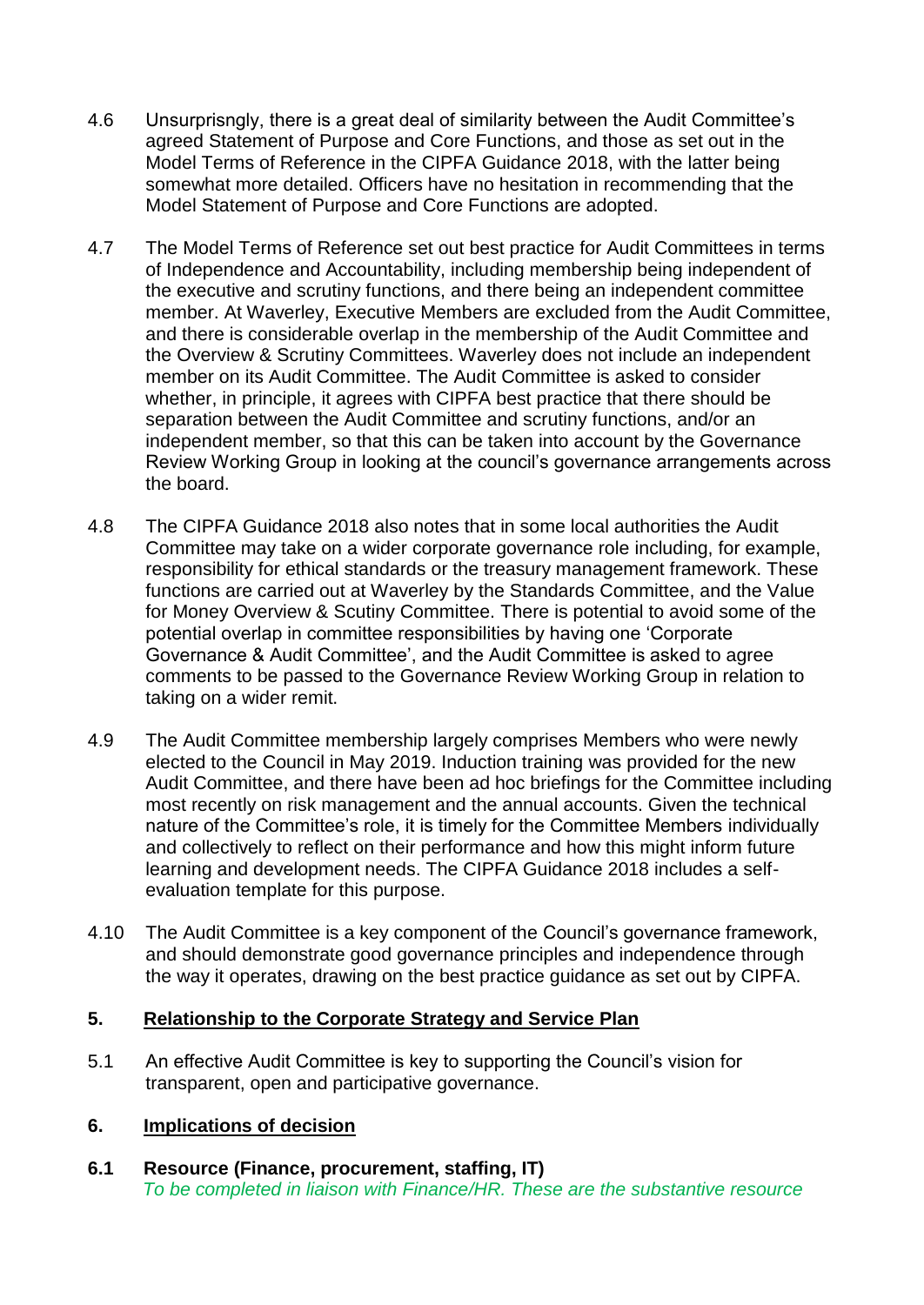#### *comments.*

#### **6.2 Risk management**

"Where an audit committee has a high degree of performance against the good practice principles, then it is an indicator that the committee is soundly-based and has in place a knowledgeable membership. These are the essential factors in developing an effective audit committee." *CIPFA Guidance 2018 Appendix D (page 73).*

#### **6.3 Legal**

*Reports should be sent to legal services for review at least 4 working days before the final agenda reports deadline.*

#### **6.4 Equality, diversity and inclusion**

There are no direct equality, diversity or inclusion implications in this report. Equality impact assessments are carried out when necessary across the council to ensure service delivery meets the requirements of the Public Sector Equality Duty under the Equality Act 2010.

#### **6.5 Climate emergency declaration**

*Should the Audit Committee have a specific role in relation to giving assurances around the council's compliance with the climate emergency declaration, or the outcomes reported in the action plan? Is that embedded in other functions implicitly?*

#### **7. Consultation and engagement**

7.1 The Audit Committee is asked to provide comments on its Terms of Reference, to inform the wider governance review being undertaken by the Governance Review Working Group.

#### **8. Other options considered**

8.1 It is good practice for the Committee to keep its Terms of Reference under review, and there is an outstanding action to do so. The starting point for the review should be the latest CIPFA Guidance.

#### **9. Governance journey**

9.1 The feedback from the Audit Committee will be reported to the Governance Review Working Group in the first place, to inform the rrall governance review. Any changes to the Audit Committee's Terms of Reference will need to be approved by Full Council on the recommendation of the Standards Committee.

#### **Annexes:**

Annexe 1 – Audit Committee Terms of Reference (20 Feb 2018) Annexe 2 – *CIPFA Audit Committee Practical Guidance 2018*

#### **Background Papers**